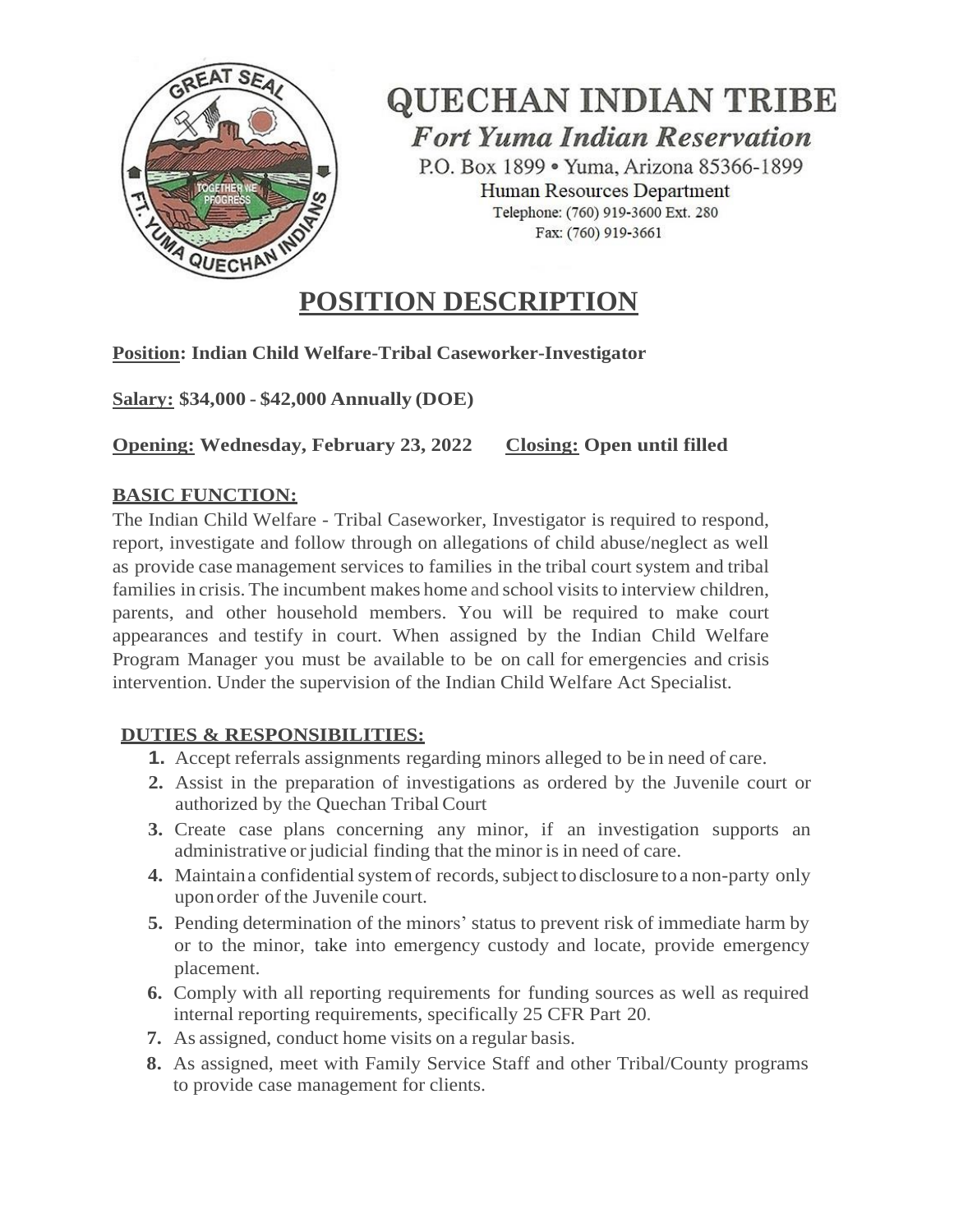- **9.** As assigned, attend and participate staff and other meetings, Child Protection Team meeting, in-service, training and other events as directed by supervisor.
- **10.**Provide or refer to appropriate agency individual/family counseling services for youth and their families involved with the Indian Child Welfare department.
- **11.**Files petitions, conducts investigations and case studies as necessary.
- **12.**Assist families in whatever way possible to carry out their court ordered plans and work cooperatively with county and other social service agencies to ensure that services provided are appropriate and culturally relevant.
- **13.**Present a professional, caring image to clients of the Indian Child Welfare department and Family Services Programs.
- **14.**Promote a working environment noted for effective cooperation and collaboration between programs, services and co-workers.
- **15.**Provide telephone or in-person court testimony to child protectioncasesin Tribal Court.
- **16.**Transport and assist clients with special needs to visitations, medical appointments, court appearances, mental health appointments, therapy sessions, and school.
- **17.**Maintain and update client records and files; document and monitor client activity and progress.
- **18.**Coordinate with customers and community service providers to ensure delivery for applicable individuals; supervise court ordered visitations.
- **19.**Assist clients in filling out appropriate forms and documents for programs; verify information and reviews for compliance with established regulations and guidelines; maintain and update client files.
- **20.**Conduct home visits with clients to verify participation and monitor progress.
- 21. Attend meetings, staffing, and court hearings; give input for overall client service plan andreportson activities as needed.
- **22.**Performs other duties of a similar nature or level asrequested by supervisor or director.
- **23.**Transport and assist clients with special needs to visitations, medical appointments, court appearances, mental health appointments, therapy sessions, and school.
- **24.**Maintain and update client records and files; document and monitor client activity and progress.
- **25.**Coordinate with customers and community service providers to ensure delivery for applicable individuals; supervise court ordered visitations.
- **26.** Assist clients in filling out appropriate forms and documents for programs; verify information and reviews for compliance with established regulations and guidelines; maintain and update client files.
- **27.**Conduct home visits with clients to verify participation and monitor progress.
- 28. Attend meetings, staffing, and court hearings; give input for overall client service planandreportson activities as needed.
- **29.**Performs other duties of a similar nature or level as requested by supervisor or director.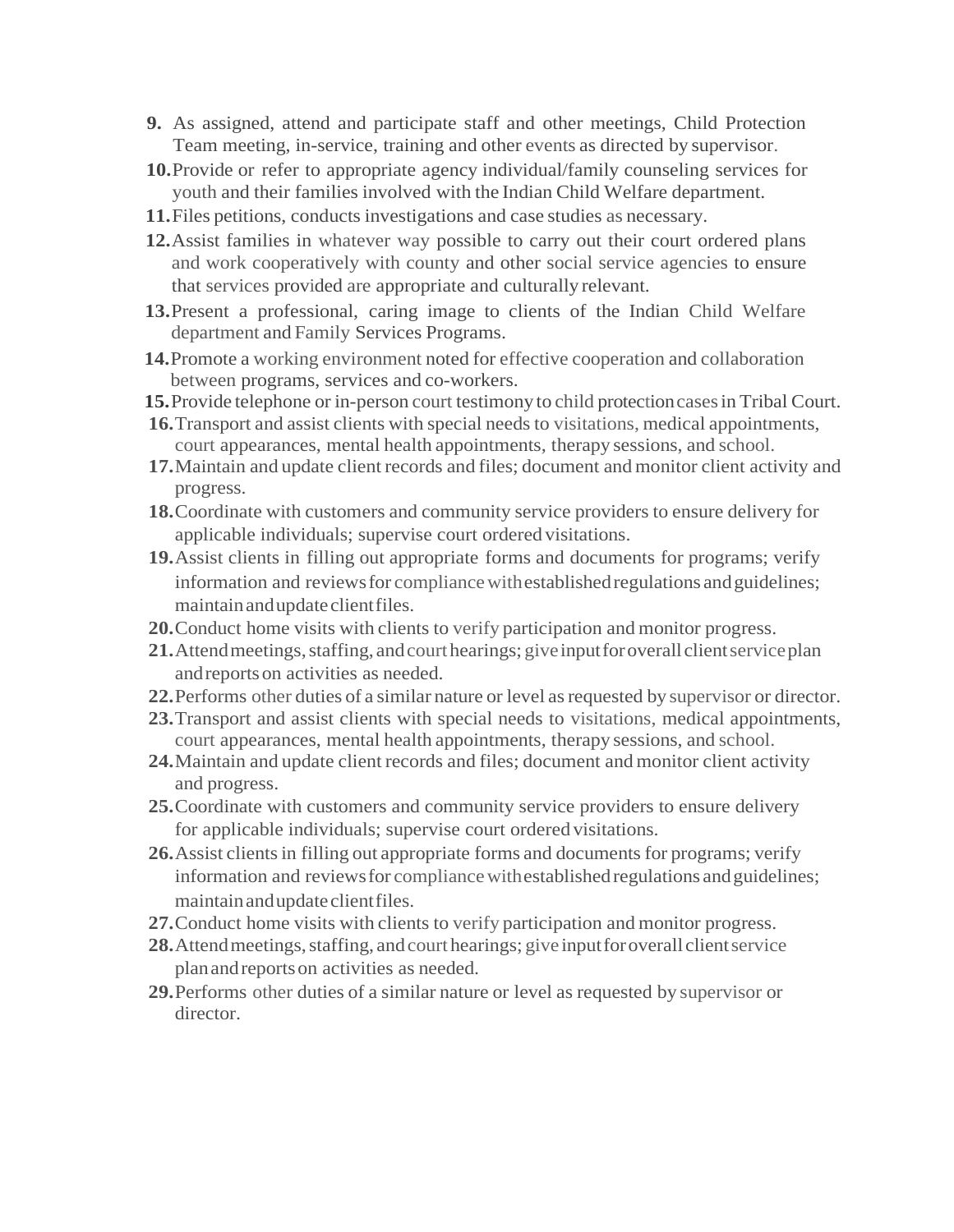- **30.**Transport and assist clients with special needs to visitations, medical appointments, court appearances, mental health appointments, therapy sessions, and school.
- **31.**Maintain and update client records and files; document and monitor client activity and progress.
- **32.**Coordinate with customers and community service providers to ensure delivery for applicable individuals; supervise court ordered visitations.
- **33.** Assist clients in filling out appropriate forms and documents for programs; verify information and reviews for compliance with established regulations and guidelines; maintainandupdateclientfiles.
- **34.**Conduct home visits with clients to verify participation and monitor progress.
- **35.** Attend meetings, staffing, and court hearings; give input for overall client service planandreportson activities as needed.
- **36.**Performs other duties of a similar nature or level as requested by supervisor or director.

#### **Required Knowledge of:**

- Issues related to child abuse and prevention
- Theories, principals and practice of Social Work with special emphasis on confidentialityand boundaries;
- Tribal, City, County community resources;
- Customer service principals;
- Clerical office support practices;
- Record keeping principles;
- English language, grammar, and punctuation;
- Applicable federal, state, and local laws, rules, and regulations
- Quechan culture, customs, resources and traditions and/or willingness to learn.

## **Skills and Abilities:**

- Parenting skills, especially behavior modification techniques;
- Report writing;
- Record keeping;
- Communicate effectively, both verbally and inwriting;
- Ability to work cooperatively with other community resources.
- Ability to identify, relate to and communicate with children and residents of the Quechan Indian Community, as well as persons from varied economic, educational and cultural backgrounds.
- Ability to work independently and to make difficult decisions based on observations and documentation related tocases.
- Ability to maintain accurate, up to date files, records and reports.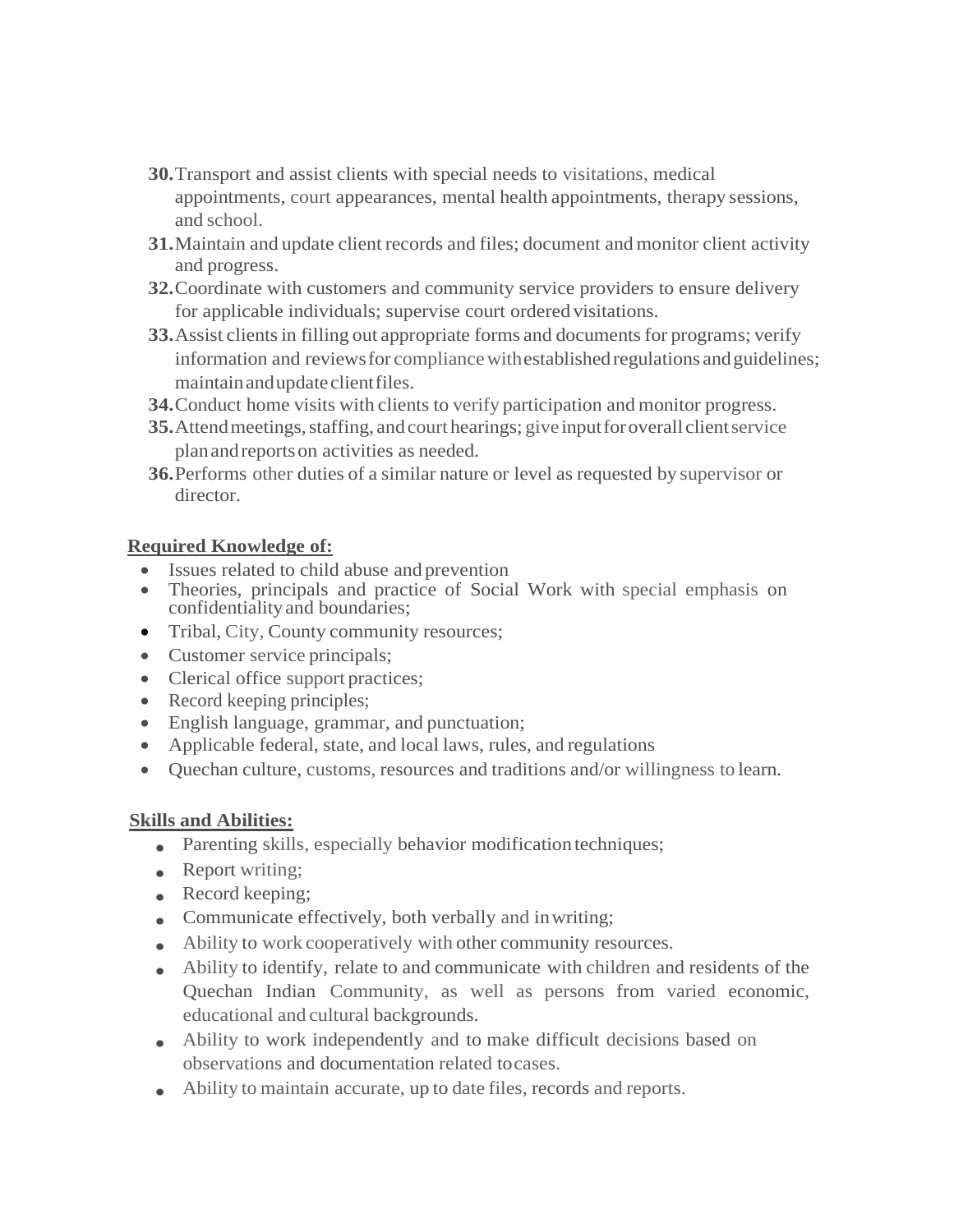- Vehicle operation:
- Drive in safety-conscious manner:
- Travel great distances at a moments' notice when necessary;
- Operate a variety of office equipment, including a computer and related software applications;
- Good communication and interpersonal skills as applied to interaction with coworkers, supervisor, management, Council members, and the public. Have ability to sufficiently exchange or convey information and receive verbal and written instructions.

## **Education, Certifications and Experience Required:**

Bachelor degree from an accredited college or university in Social Work, Human Services, Counseling or a closely related field and a minimum of one (1) year of experience working with children, youth and special needs clients; or, and equivalent combination of education and experience sufficient to successfully perform the essential duties of the job such asthose listed above.

#### AND

- Experience working with Native American population preferred, but notrequired;
- Bilingual, English and Spanish preferred, but not required.
- Must possess and maintain a valid Arizona Driver's License; and be insurable by the Tribe.
- Obtain and maintain CPR/AED/First Aid certification

#### **Special Requirements:**

- This position may require the incumbent to work non-traditional hours, nights, and weekends.
- Must have a current Level 1 Arizona Clearance Card. Failure to maintain a current Level 1 Clearance Card will result in termination.
- Must be able to pass background investigation with a "favorable" adjudication under the Indian Child Protection and Family Violence Prevention Act (25 USC 3201-3202) § 405

#### **Physical and Environmental Conditions:**

Positions in this class typically require: finger dexterity, feeling, talking, hearing, seeing and repetitive motions. Incumbent may be subjected to stooping, kneeling, crouching, reaching, standing, walking, pushing, lifting, climbing, and balancing.

Light Work: This is no light work for this position.

## **Tribal Vehicle Use Policy Notice:**

This position may require the use of personal GSA or Tribal vehicle for Tribal business. Individuals must be physically capable of operating the vehicle safely, possess a valid driver's license, and have acceptable driving record. Use of a personal vehicle or Tribal business will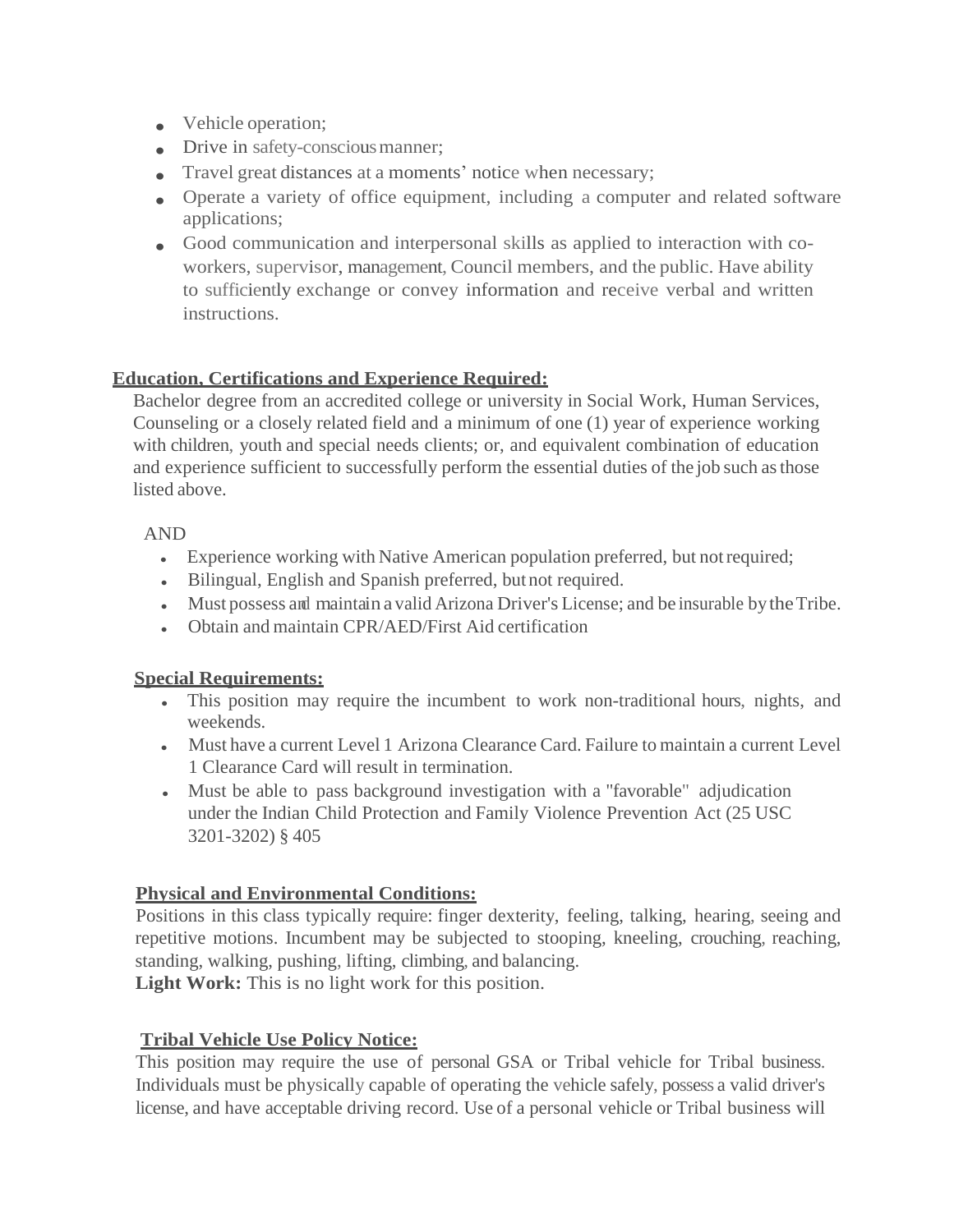be prohibited if the employee is not authorized to drive a Tribal vehicle or if the employee does not have personal insurance coverage. Failure to maintain a driving record that would allow you to drive Tribal or GSA vehicles may result in removal from this position.

This description is intended to be generic in nature. It is not intended to determine specific duties and responsibilities or restrict management's rights to assign or reassign, direct the work of employees under their supervision. Essential functions may very base on the specific tasks assigned to the position.

#### **FOR MORE INFORMATION AND TO APPLY:**

**Online application available at [www.quechantribe.com](http://www.quechantribe.com/) or pick up at: Quechan Indian Tribe Human Resource Department Mailing Address: 350 Picacho Road P. O. Box 1899 Winterhaven, CA 92283 Yuma, AZ 85366 Telephone: (760) 919-3600 Ext. 279 Fax: (760) 919-3661**

**(All resumes must be accompanied by a Tribal Application)**

**For further questions or to return an application electronically please e-mail us at [hrclerk@quechantribe.com](mailto:hrclerk@quechantribe.com)**

Preference in filling vacancies is given to qualified Indian Candidates in accordance with the Indian Preference Act (Title 25, U.S. Code, Sections 472 & 473). Applicants claiming Native American Preference must present valid evidence of Tribal Affiliation. In other than the above, the Quechan Tribe is an Equal Opportunity Employer. The Quechan Tribe adheres to the Drug-Free Workplace Act of 1988. Selected applicants **must pass** a pre-employment Alcohol/Drug screening and Background Check.